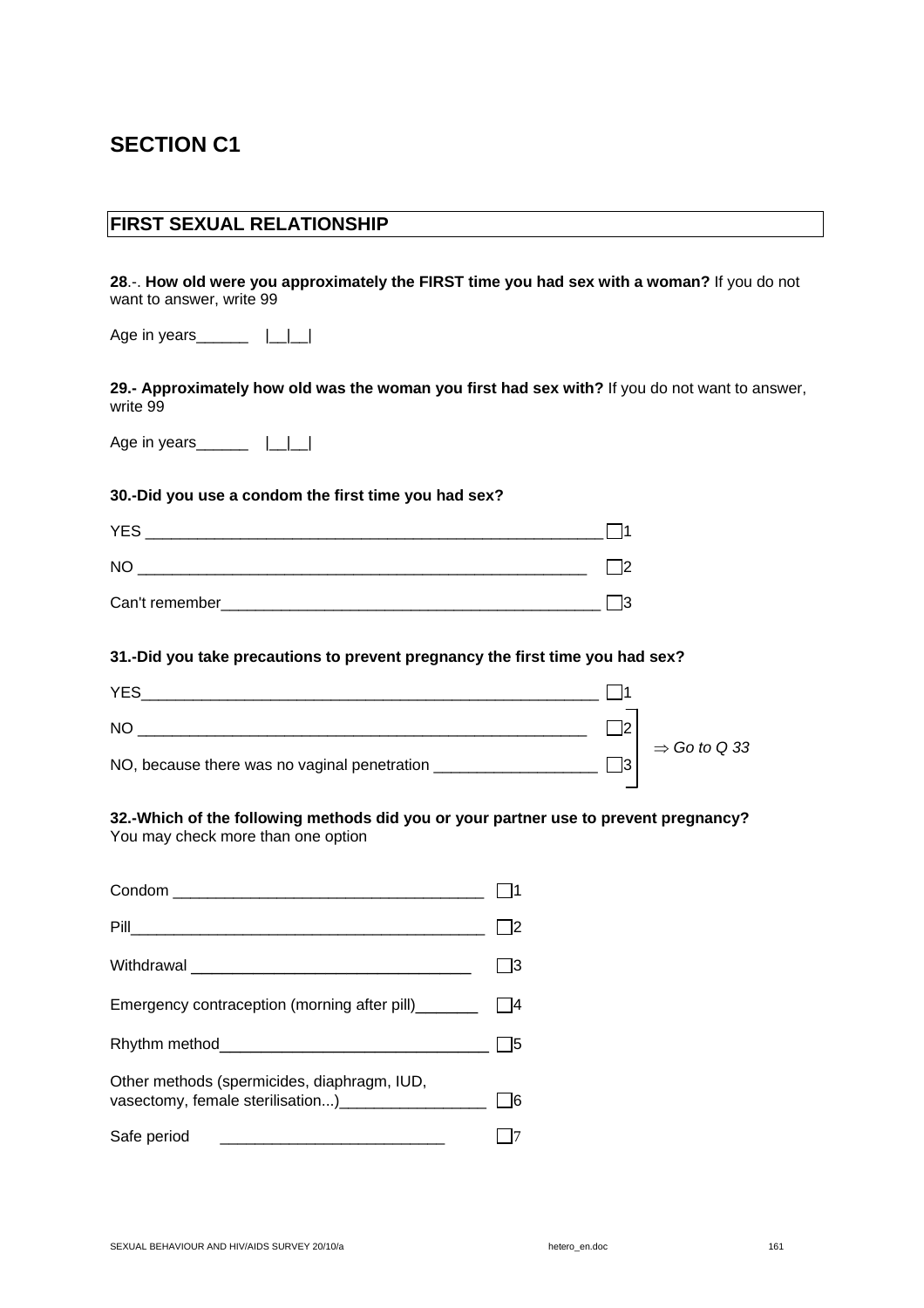### **SEXUAL RELATIONSHIPS THROUGHOUT LIFE**

### **33.-During YOUR WHOLE LIFE, approximately how many women have you had sex with, even if just once?**

*If Q 30 = YES* ⇒ *go to Q 35 checking YES in Q34* 

#### **34.-Have you ever used a condom when having sex with women?**

| <b>YES</b> |                                   |
|------------|-----------------------------------|
| <b>NC</b>  | $\Box$ 6 $\Rightarrow$ Go to Q 36 |

### **35.- Did you use a condom the last time you had sex with a woman?**

| Yes            |  |
|----------------|--|
| No             |  |
| Can't remember |  |

#### **36.- People sometimes pay to have sex. Have you ever paid to have sex with a woman?**

| VES |                                   |
|-----|-----------------------------------|
|     |                                   |
| NΟ  | $\Box$ 6 $\Rightarrow$ Go to Q 39 |

### **37.- When was the last time you paid to have sex with a woman?**

| In the last 12 months                        |      |
|----------------------------------------------|------|
| Over a year ago but less than five years ago | 12   |
| Over five years ago                          | l 13 |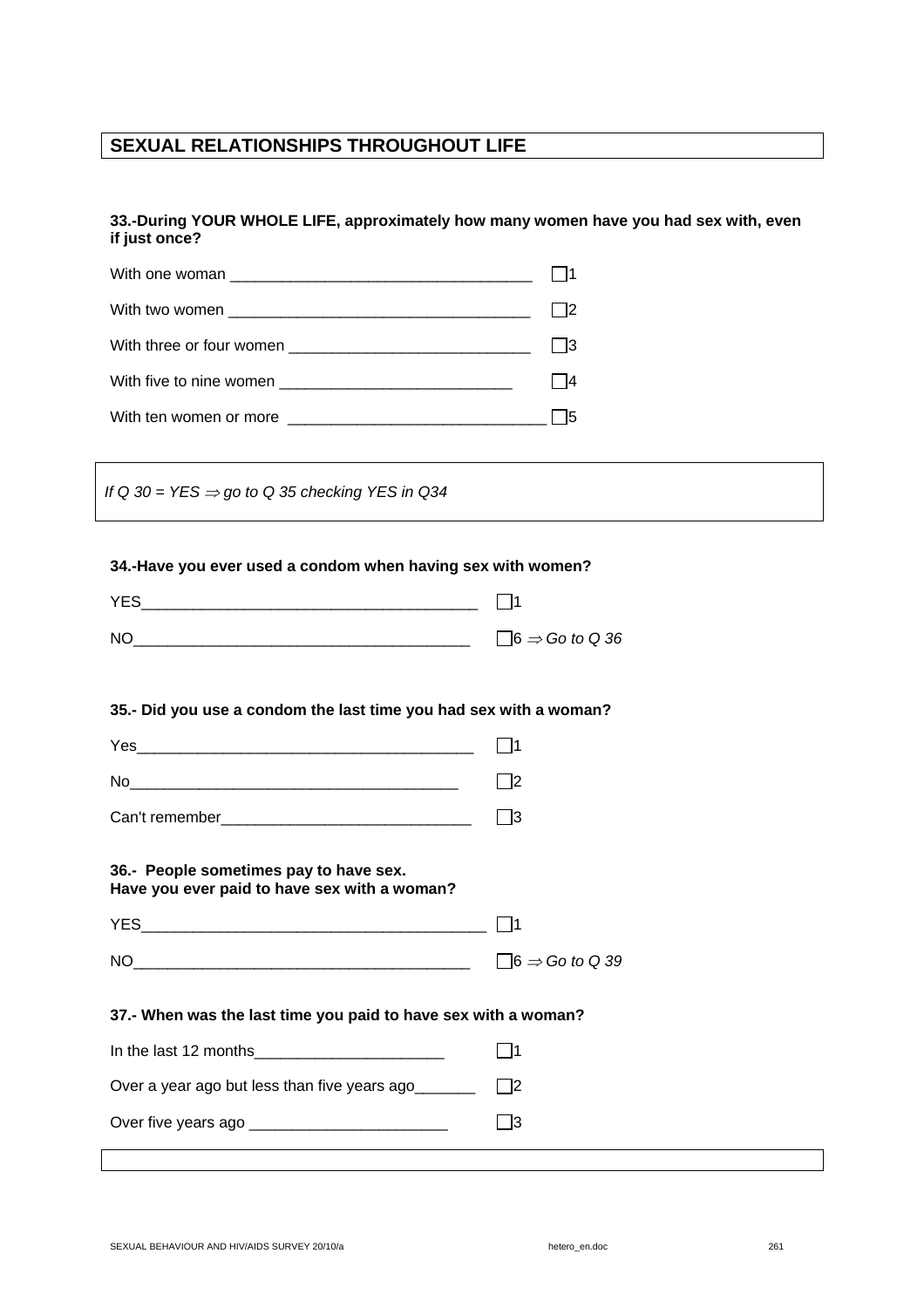*If* Q 34 = NO ⇒ go to Q 39 checking 2 in Q38

**38.- Did you use a condom the last time you paid to have sex with a woman?** 

| Y AC |  |
|------|--|
|      |  |

No  $\Box$ 2

Can't remember\_\_\_\_\_\_ 3

## **SEXUAL RELATIONSHIPS IN THE LAST 12 MONTHS**

**This section refers to women you have had sex with in the LAST 12 MONTHS, including stable partners, casual sex and women who have been paid or who charged for sex.** 

**Please bear in mind that "sex" or "sexual relationships" only refers to vaginal, anal or oral penetration of the male organ, with or without orgasms.** 

### **39.- Have you had sex with a woman, even just once, in the LAST 12 MONTHS? Enter the number of women you have had sex with.**

If you do not want to answer, write 0. If the number is higher than 99, write 99.

YES\_\_\_ 1\_\_\_\_\_\_\_No. \_\_\_\_\_\_ |\_\_|\_\_| <sup>⇒</sup>*If throughout your life you have only had sex with women (Q 25 option 1) go to Section D. SEXUAL HEALTH*  $NO_{-}$   $\Box$ 6 <sup>⇒</sup>*If throughout your life you have had sex with women and men (Q 25 options 2,3 or 4), go to SECTION C2.* 

*If Q34 = NO* ⇒ *go to Q41 checking NO in Q40* 

*(If Q37 = 1 and Q 38 =1)* ⇒ *go to Q 41 checking YES in Q40* 

#### **40**.- **Over the last 12 months, did you use a condom any of the times you had sex with a woman?**

 $YES$   $\Box$ 

 $NO$  6

*If Q37 =1*⇒ *check YES in Q41*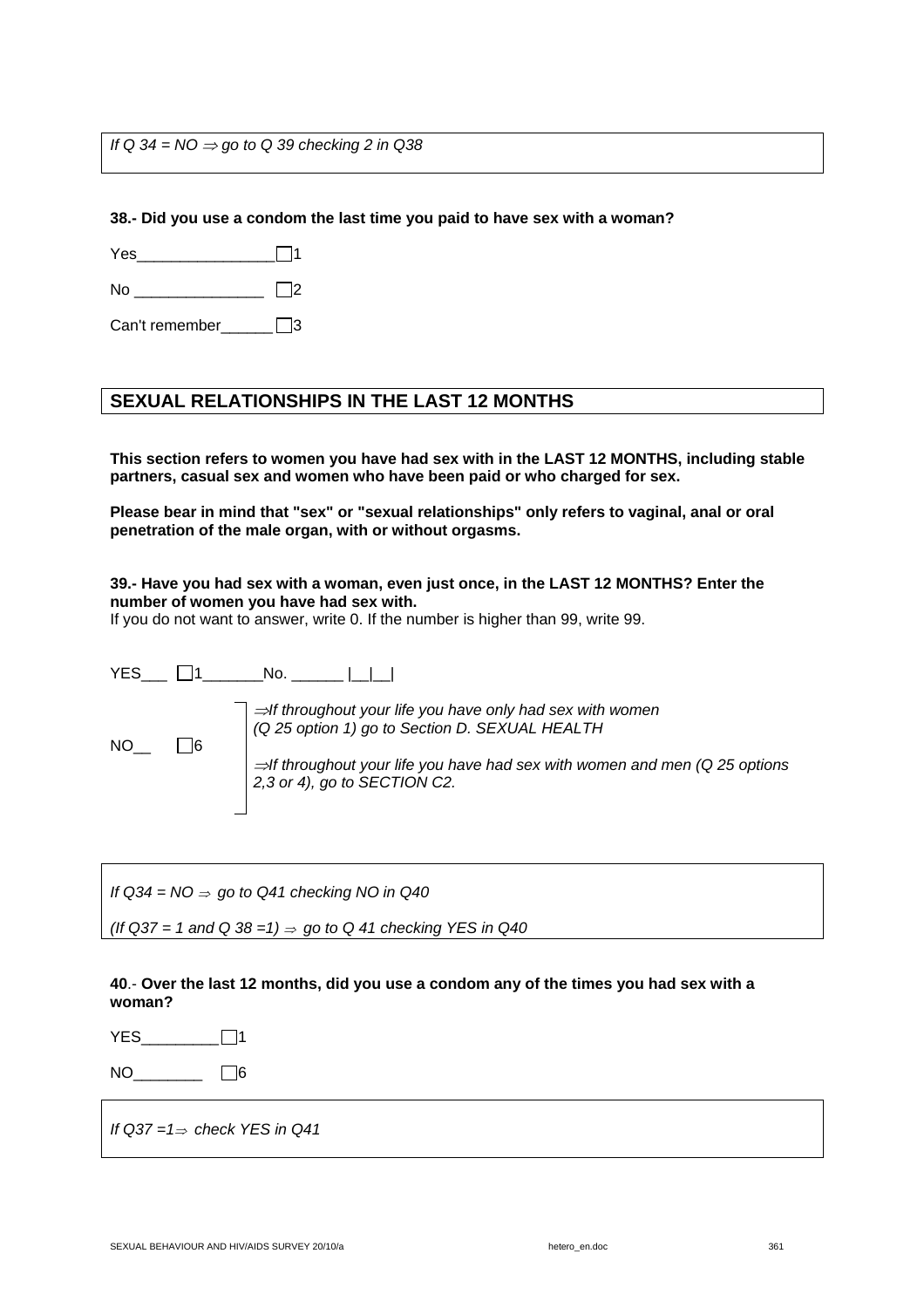**41.- Over the last 12 months, have you had sex with a woman who was not your stable partner?** 

YES\_\_\_\_\_\_\_\_ □1

NO\_\_\_\_\_\_\_\_\_ 6⇒ *Go to Q 43* 

*(If Q 34 = NO or Q 40 = NO) ⇒ go to Q 43 checking 1 in Q42.* 

### **42.- How often have you used a condom when having sex with casual partners?**

Never $\qquad \qquad \Box$ 1

Sometimes  $\Box$ 2

Always\_\_\_\_ $\Box$ 3

# **SEXUAL INTERCOURSE OVER THE LAST 30 DAYS**

**43.- Have you had sex with a woman in the LAST 30 DAYS?** 

YES\_\_\_\_\_\_\_\_ □1

NO\_\_\_\_\_\_\_ 6 ⇒ *Go to Q 45* 

**44.- How often have you had sex with a woman over the last 30 days?** If you do not want to answer, write O.

No. of days\_\_\_\_\_\_\_\_ |\_\_|\_\_|

# **SEXUAL RELATIONSHIPS WITH NEW PARTNERS**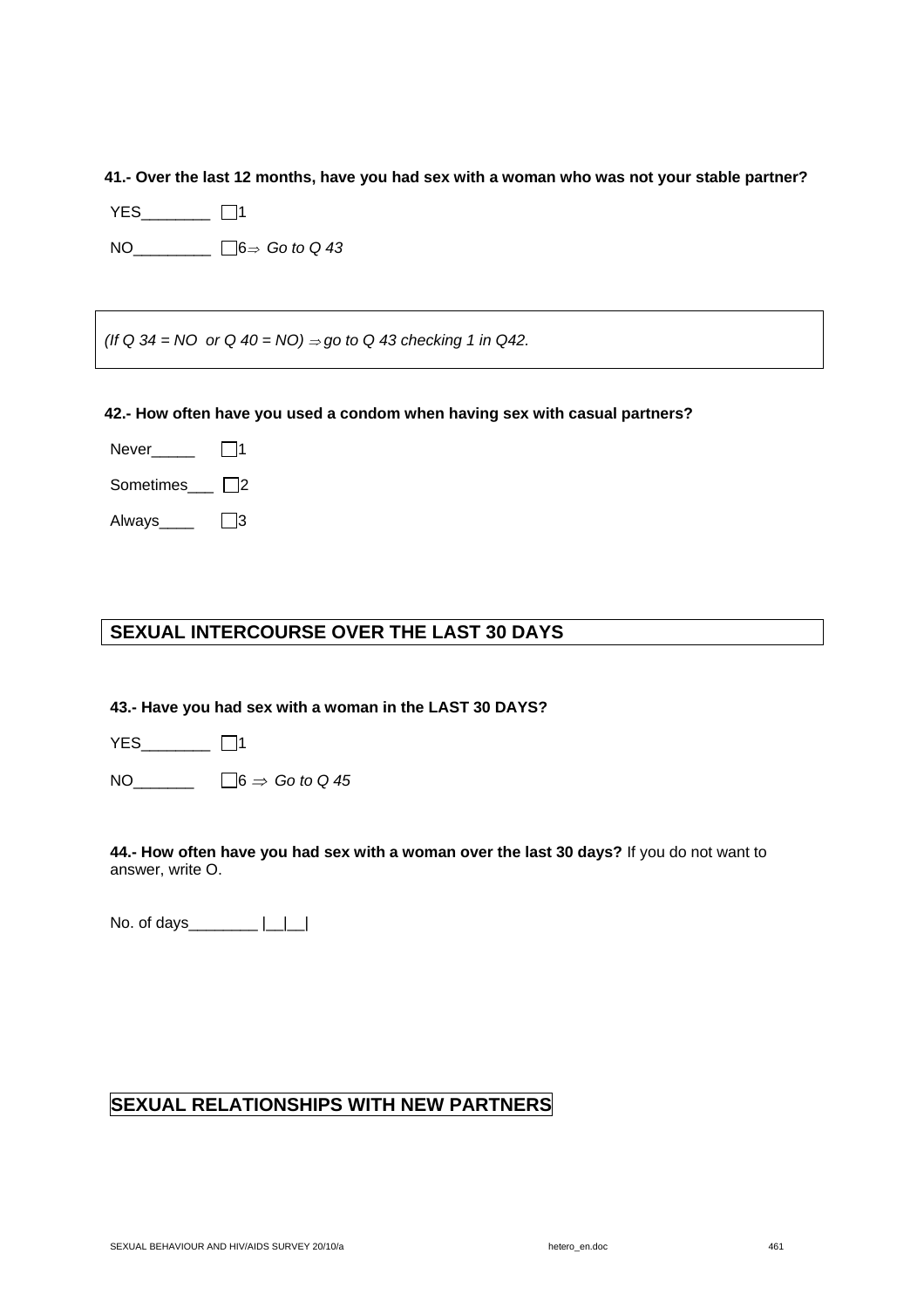**This section refers to having sex with a new partner during the last twelve months. A new partner means a woman you had sex with for the FIRST TIME during the last twelve months.** 

**This section may refer to any type of partner: casual partner, stable partner, a woman you already knew but had not had sex with before or a woman you paid for sex.** 

**45**.-**Over the last 12 months, have you had sex for the FIRST TIME with a woman you had never had sex with before?**

YES  $\Box$ 



<sup>⇒</sup>*If throughout your life you have only had sex with women (Q 25 option 1) go to SECTION D. SEXUAL HEALTH*

<sup>⇒</sup>*If throughout your life you have had sex with women and men (Q 25 options 2,3 or 4), go to SECTION C2.* 

**46.-How many women, even if you knew them before, have you had sex with for the first time in the last 12 months?** If you do not want to answer, write 0. If the number is higher than 99, write 99

No. of women $\Box$ 

**The following questions refer to the LAST WOMAN you had sex with for the first time. Establish a name, you can make it up, for that last woman (PARTNER), which will be used to refer to her henceforth.** 

If Q 33 =  $1 \Rightarrow$  go to Q 49 checking YES in Q47 and the answer to Q29 in Q48.

**47.-Was this person (PARTNER) you had sex with for the first time during the last 12 months the first woman you had sex with in your life?** 

YES\_\_\_\_\_\_\_\_\_\_\_\_\_\_\_\_\_\_\_\_\_\_\_\_\_\_\_\_\_\_\_\_\_\_\_\_\_\_ 1 ⇒ *Go to Q 49* 

NO\_\_\_\_\_\_\_\_\_\_\_\_\_\_\_\_\_\_\_\_\_\_\_\_\_\_\_\_\_\_\_\_\_\_\_\_\_\_ 6

**48.- Approximately how old was (PARTNER) when you had sex for the first time?** If you do not want to answer, write 99

| Age in<br>1000 |  |  |  |
|----------------|--|--|--|
|----------------|--|--|--|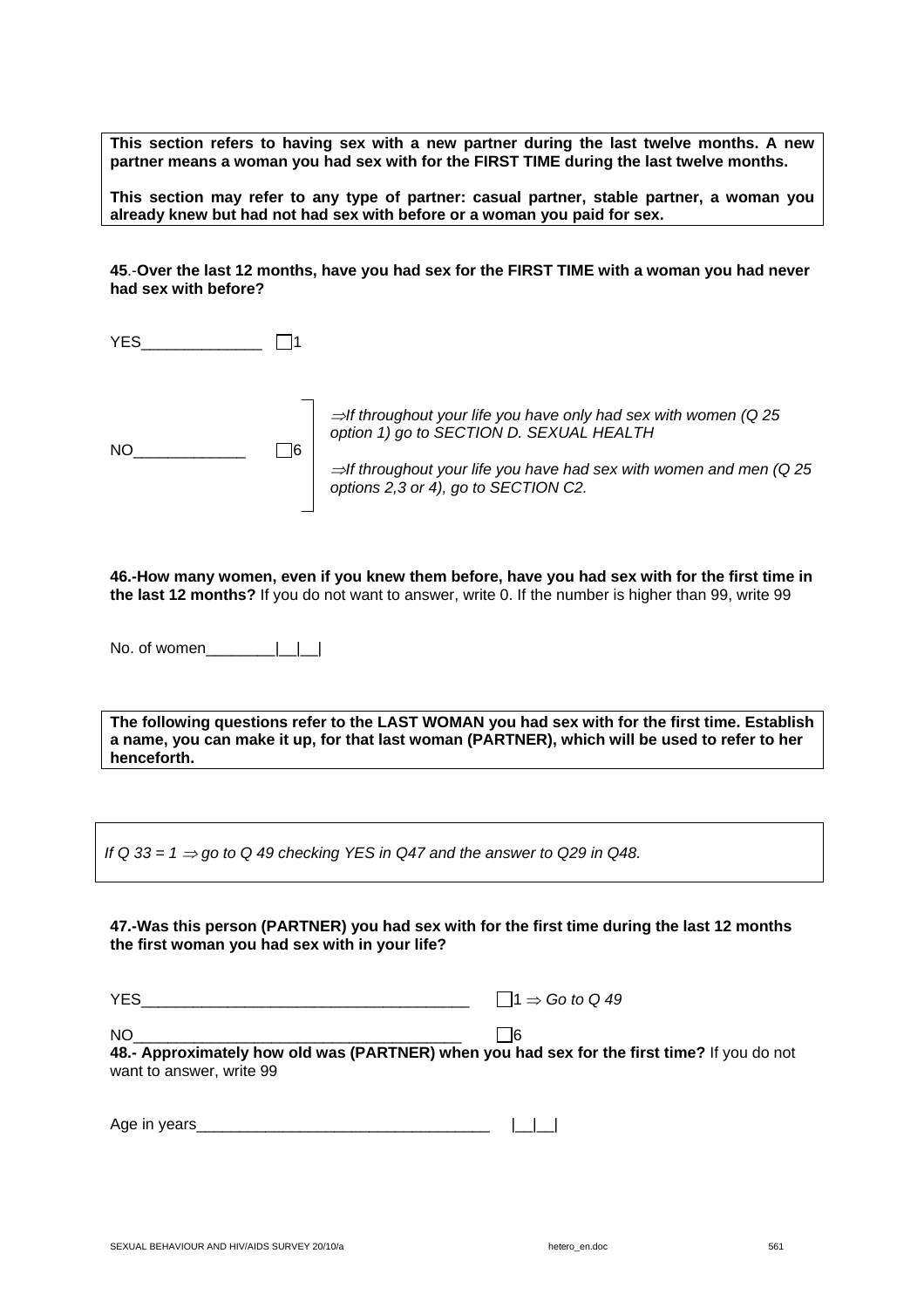### **49 -Which of the following sentences best describes your relationship with (PARTNER) the first time you had sex?**

| We had just met |  |
|-----------------|--|
|                 |  |
|                 |  |

### **50.- This has happened to some people.**

**Do you think you were drunk, even just slightly, when you had sex with (PARTNER) for the first time?** 

| No.<br><u> 1980 - Jan Barat, martin amerikan ba</u> |    |
|-----------------------------------------------------|----|
|                                                     |    |
|                                                     | I3 |
| Can't remember_______                               |    |

*(If Q 34 = NO or Q 40 = NO) ⇒ go to Q 53 checking 2 in Q51* 

(If Q 33 =1 or  $Q47 = 1$ )  $\Rightarrow$  write the answer given in Q 30 in Q 51

### **51.-Did you use a condom the first time you had sex?**

| Yes            |                                   |
|----------------|-----------------------------------|
| No.            | $\Box$ 2 $\Rightarrow$ Go to Q 53 |
| Can't remember | $\Box$ 3⇒ Go to Q 54              |

### **52.-Who brought the condom?**

| I did          |    |                          |
|----------------|----|--------------------------|
| <b>PARTNER</b> |    | $\Rightarrow$ Go to Q 54 |
| We both did    | מו |                          |
|                |    |                          |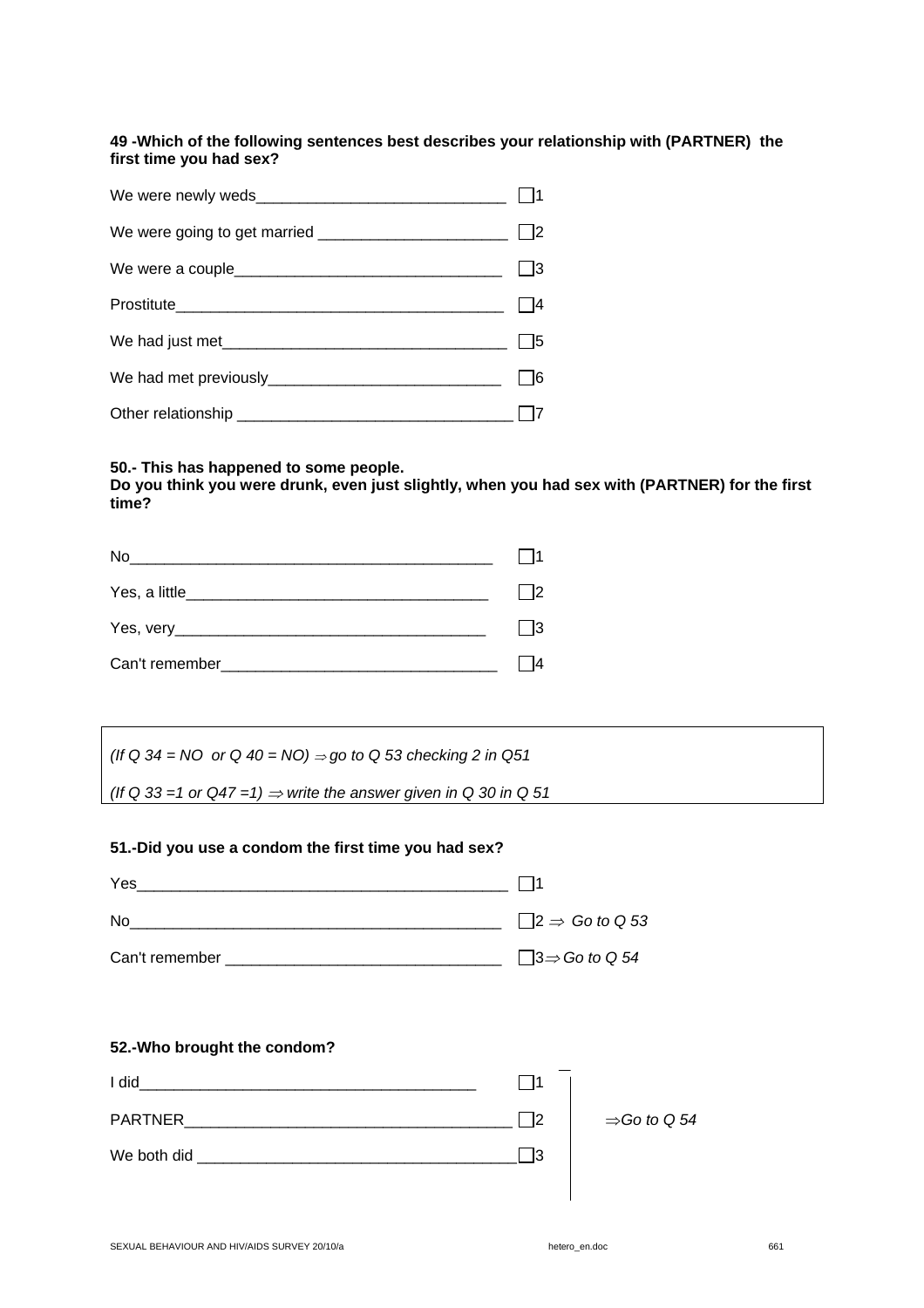| Can't remember |  |
|----------------|--|
|----------------|--|

### **53.-Could you state the main reason for not using a condom the first time you had sex with (PARTNER)?**

**……………** 

### **Could you state the second reason for not using a condom the first time you had sex with (PARTNER)?**

| We didn't talk about the issue before having sex _______________________________ | - 11        |
|----------------------------------------------------------------------------------|-------------|
| I found it hard to suggest using a condom, I was afraid of losing my partner     | □2          |
|                                                                                  | ∃3          |
|                                                                                  | $\vert$  4  |
|                                                                                  |             |
|                                                                                  | $\Box$ 6    |
|                                                                                  | $\Box$ 7    |
|                                                                                  | $\Box$ 8    |
|                                                                                  | $\Box$ 9    |
|                                                                                  | $\vert$  10 |
|                                                                                  | $\Box$ 11   |
|                                                                                  |             |
|                                                                                  |             |
|                                                                                  | $\Box$ 14   |
|                                                                                  |             |
|                                                                                  | $\Box$ 16   |

*(If Q 33 = 1 or Q47 =1)* ⇒*write answers given in Q31 and Q32 in Q54 and Q55, respectively* 

### **54.-Did you take precautions to prevent pregnancy during that first sexual relationship?**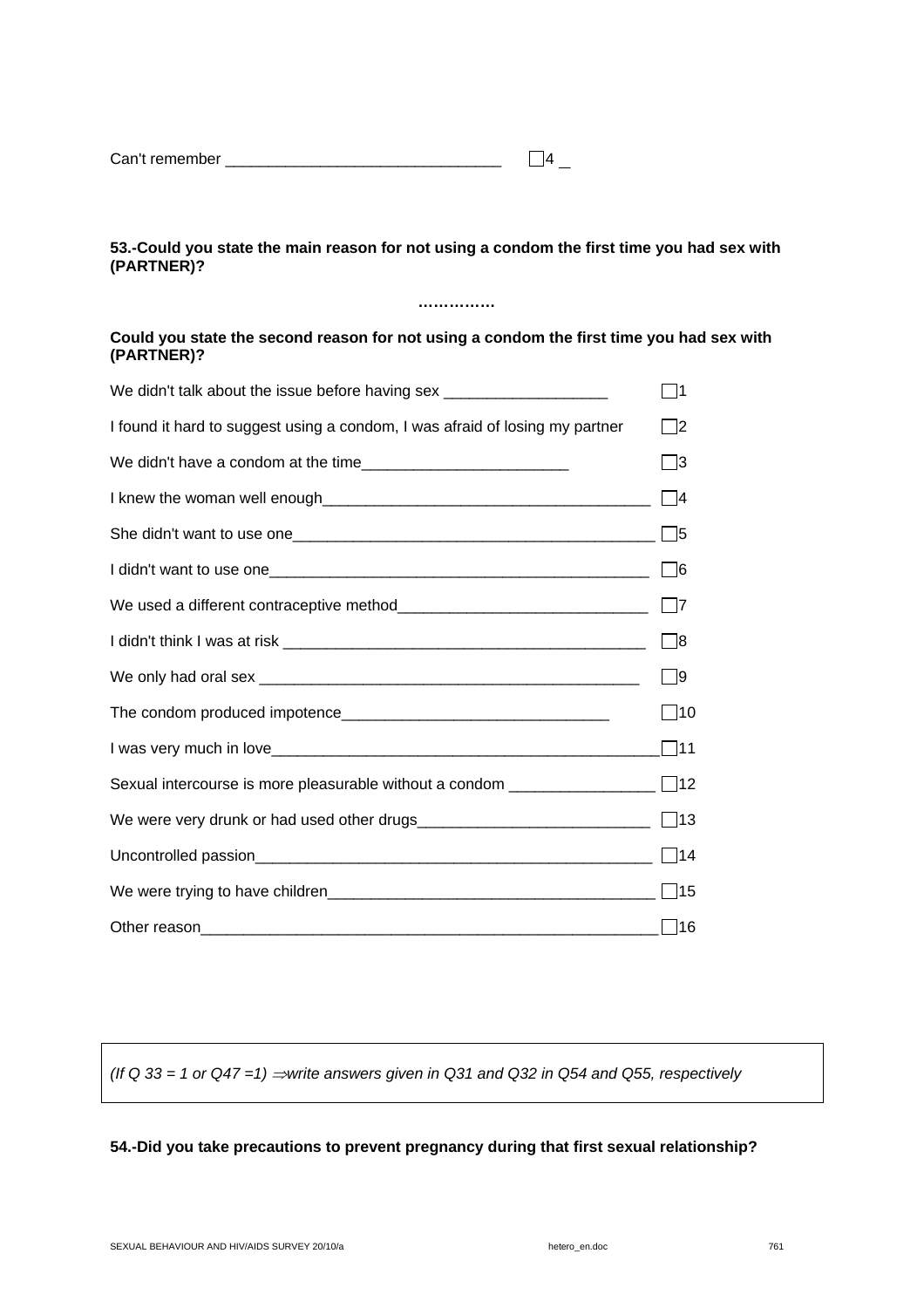| <b>YES</b>                                                 |    |  |
|------------------------------------------------------------|----|--|
| <b>NO</b>                                                  |    |  |
| Go to Q 56<br>NO, because there was no vaginal penetration | מו |  |

**55.-Which of the following methods did you or your partner use to prevent pregnancy?**  You may check more than one option.

| Emergency contraception (morning after pill) _________                                                               |  |
|----------------------------------------------------------------------------------------------------------------------|--|
|                                                                                                                      |  |
| Other methods (spermicides, diaphragm, IUD,<br>vasectomy, female sterilisation) [14] vasectomy, female sterilisation |  |
|                                                                                                                      |  |

### **56**.- **When you had sex with (PARTNER) for the first time, do you think she was having sex with other people at the same time?**

| Yes, I knew she was measured by the state of the state of the state of the state of the state of the state of the state of the state of the state of the state of the state of the state of the state of the state of the stat |               |
|--------------------------------------------------------------------------------------------------------------------------------------------------------------------------------------------------------------------------------|---------------|
| She probably was, but I was not aware of it                                                                                                                                                                                    | $\mathsf{I2}$ |
| She probably wasn't, but I was not certain of it________________________________                                                                                                                                               | l 13.         |
| No, I knew she wasn't help will be a series of the series of the series of the series of the series of the series of the series of the series of the series of the series of the series of the series of the series of the ser | 14            |
| I don't know                                                                                                                                                                                                                   | 15            |

*If* Q 25 = 1 and (Q33 = 1 or Q47 = 1), ⇒ go to Q58 checking 3 in Q57.

### **57.-When starting a new relationship, people frequently have sex with other persons.**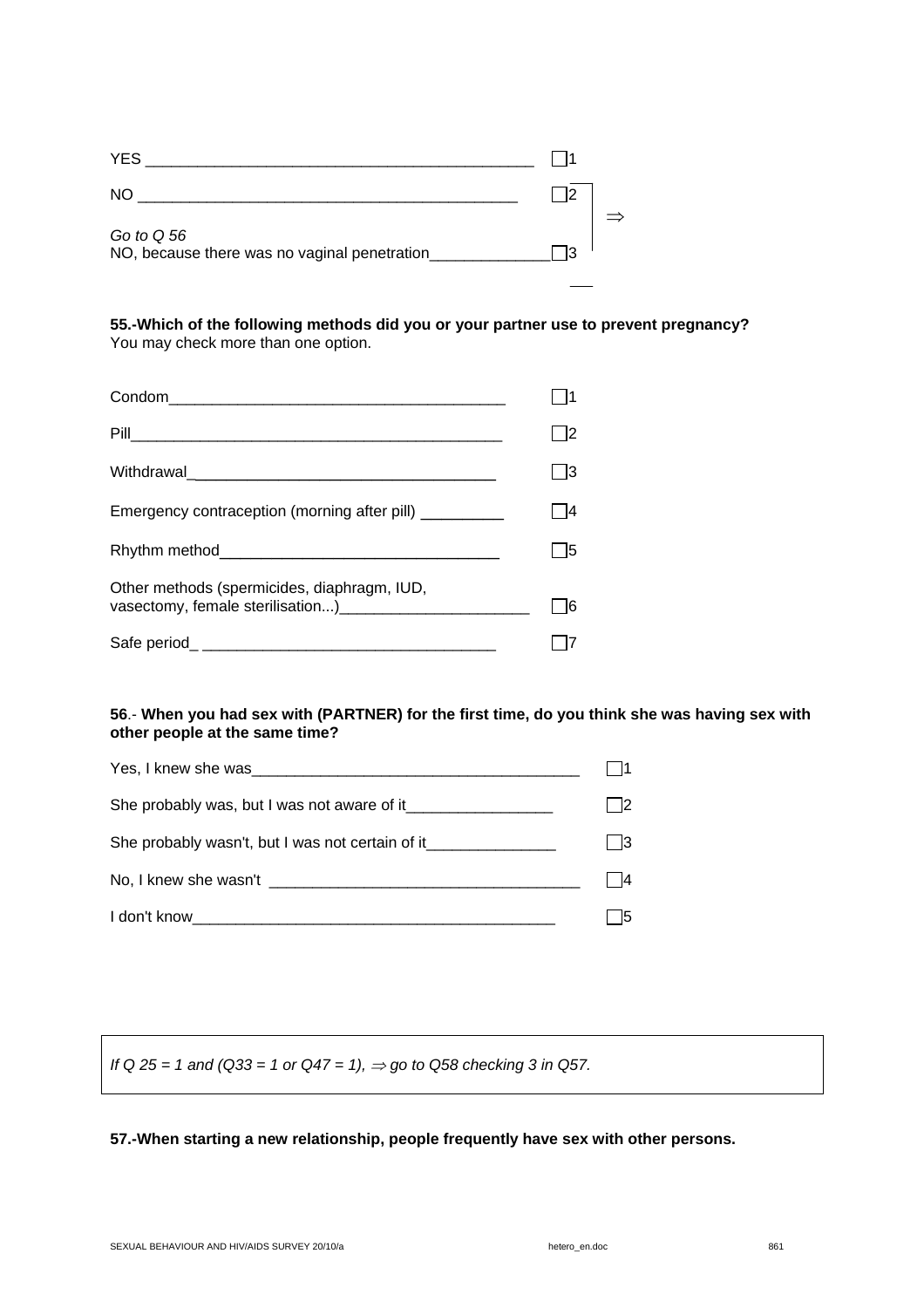**When you had sex with (PARTNER) for the first time, were you having sex with another person?** 

| Yes, with one other person     |  |
|--------------------------------|--|
| Yes, with more than one person |  |
| <b>No</b>                      |  |
| Can't remember                 |  |

### **58**.-**After the first time you had sex with (PARTNER) , did you have sex again?**

| YES.      |    |                                                                                                                          |
|-----------|----|--------------------------------------------------------------------------------------------------------------------------|
|           |    | $\Rightarrow$ If throughout your life you have only had sex with women (Q 25<br>option 1) go to SECTION D. SEXUAL HEALTH |
| <b>NO</b> | 16 | $\Rightarrow$ If throughout your life you have had sex with women and men (Q)<br>25 options 2,3 or 4), go to SECTION C2. |

*If Q34* = NO or Q40 = NO ⇒ *check 2 in Q59.* 

### **59.-Did you use a condom the last time you had sex?**

| <b>YES</b>     |  |
|----------------|--|
| No             |  |
| Can't remember |  |

### **60.-Did you take precautions to prevent pregnancy the last time you had sex?**

| <b>YES</b>                                                   |  |
|--------------------------------------------------------------|--|
| <b>NO</b>                                                    |  |
| Go to $Q$ 62<br>NO, because there was no vaginal penetration |  |

#### **61.-Which of the following methods did you or your partner use to prevent pregnancy?**  You may check more than one option.

| $\sqrt{2}$ |  |
|------------|--|
|            |  |